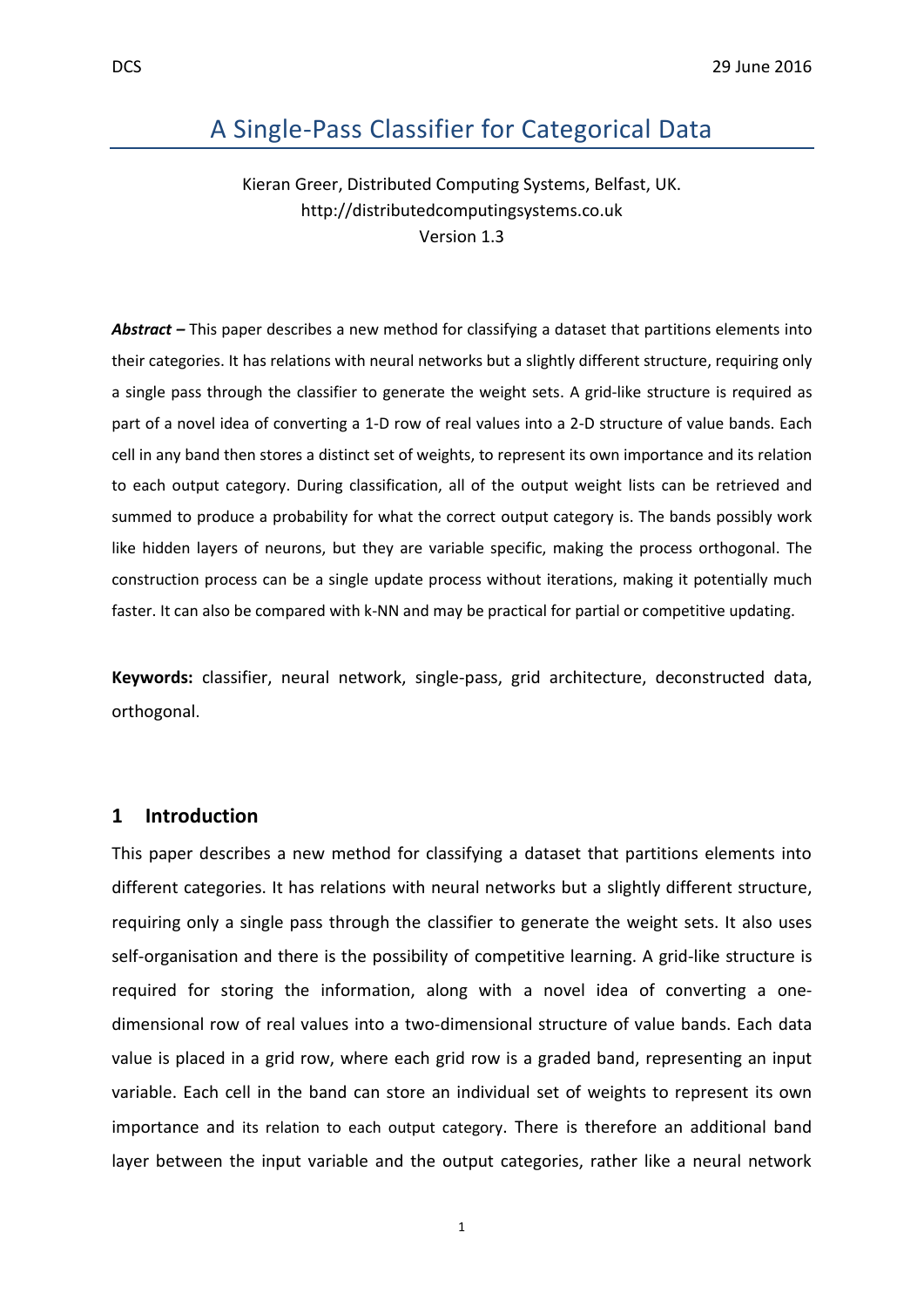hidden layer. Different to a neural network however is the fact that the band layers are variable (column) specific and not data (row) specific, making the variables orthogonal. For any input that needs to be categorised, all of the output weight value sets for each cell that the input falls into, can be retrieved and summed, to produce a probability for what the correct output category is. So the relative importance of each input data point to the output is distributed to each cell. The construction process does not require iterative updates, making it potentially much faster.

The rest of this paper is organised as follows: section [2](#page-1-0) describes some related work and section [3](#page-3-0) describes the new classifier architecture. Section [4](#page-5-0) gives an example scenario for how it might be used. Section [5](#page-6-0) gives the results of some initial tests. Section [6](#page-12-0) is a discussion suggesting future work, while section [7](#page-13-0) gives some conclusions to the work.

# <span id="page-1-0"></span>**2 Related Work**

The influence for the new classifier has come from different areas. The classifier is not obviously a neural network because of its fixed grid-like structure. It was however inspired in a small way by the topology feature of the Self-Organising Map [\[5\]\[16\]](#page-14-0) and looking a bit deeper reveals that it contains the essential features of a typical neural network. It is possibly more visual than what is normal, but the SOM topology can also present the input data as a 2-D array and has been used to learn visual elements. There is a new structure however and it also requires a different training algorithm. Another example might be [\[9\]](#page-15-0) (or the related Neocognitron) again because of the visual functionality. This new model is not obviously competitive like the SOM and it is also supervised, requiring both the input and desired output values during training. The training process itself is automatic and requires relatively few stages. However, as suggested later, there might be a possibility for a second training stage that would be more competitive. For online learning, this would be important. The new classifier also uses a direct association approach, rather like an associative network [\[21\],](#page-16-0) but it is probably not the same as that either. It still tries to generalise over the input by deconstructing the datasets and not to produce an exact memory-recall mapping.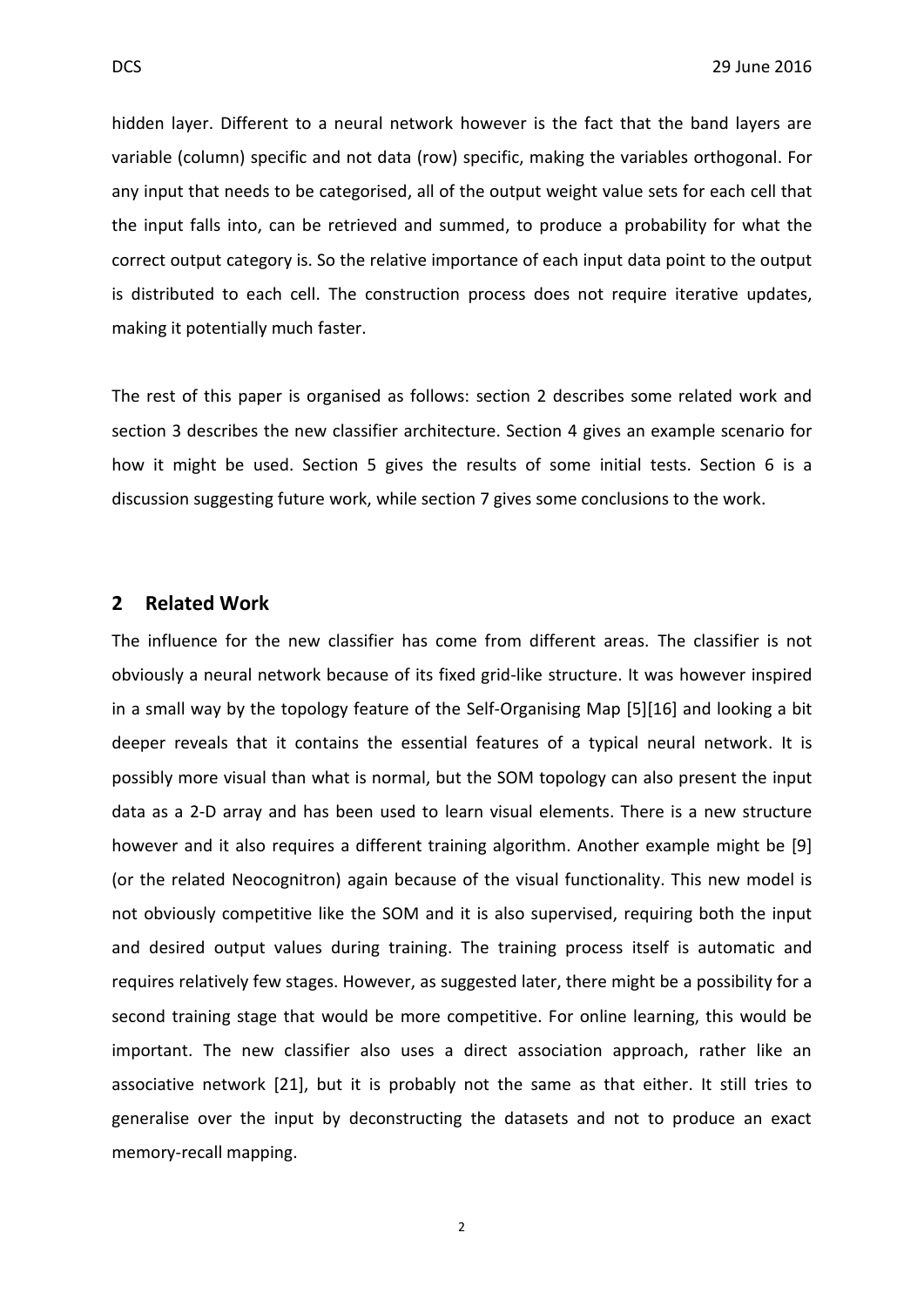DCS 29 June 2016

For comparisons with earlier work, a grid-like structure was also used in [\[11\]](#page-15-1) to try to represent bits of a problem or solution, but using a different type of system and so it is not too similar. Critical was the idea of comparing wave shapes from [\[10\],](#page-15-2) where in that case, the shape itself would help to determine what input sets to classify together, through a subsequent combining of related synapses. This is also a different type of project, but was a source of some of the idea and is mentioned for background information. As the author is interested in brain-like/cognitive models, there was a small amount of influence from the biological/genetic gel classifiers. Even if they use molecule size, they still classify into bands. The result might also be important for a recent and controversial paper [\[4\]\[22\]](#page-14-1) which suggests that neurons inside the brain store a memory of what synapses they should form. Previously, this information was thought to be in the synapses themselves. However they state that: 'Yet there's no known mechanism by which a neuron could store a molecular 'map' of its own connections and their differing strengths', where a pattern of different strengths is required. Could the banded structure store that map, especially if a fixed chemical size determines it?

Single-pass classifiers have been developed previously and are particularly useful when memory or time is at a premium; for example, for very large or online dataset clustering [\[1\].](#page-14-2) In that case, some type of incremental update can be applied, with new datasets being incorporated using single passes through the new dataset values. Other examples might include [\[17\]\[19\].](#page-15-3) While these classifiers can note similar reasons or uses, they look different in their exact construction processes. Some common problems still exist however, such as skewed data or the sampling size. Regularised Discriminant Analysis (RDA) [\[8\]](#page-15-4) has been used previously and is designed to tackle that problem. For the tests of this paper, there was more of a manual and intuitive process to re-balancing the datasets. One dataset tested was the Wine [\[7\]](#page-15-5) dataset. The UCI [\[23\]](#page-16-1) web page states that the classes are separable, but only RDA has achieved 100% correct classification. Other classifiers achieved: RDA 100%, QDA 99.4%, LDA 98.9%, 1NN 96.1% (z-transformed data) and all results used the leave-one-out technique. As is shown in section [5,](#page-6-0) the results of the new classifier are comparable with the best other classifiers and the leave-one-out technique was not used. Lots of other research has used the datasets tested in section [5,](#page-6-0) for example [\[12\],](#page-15-6) where they included some novel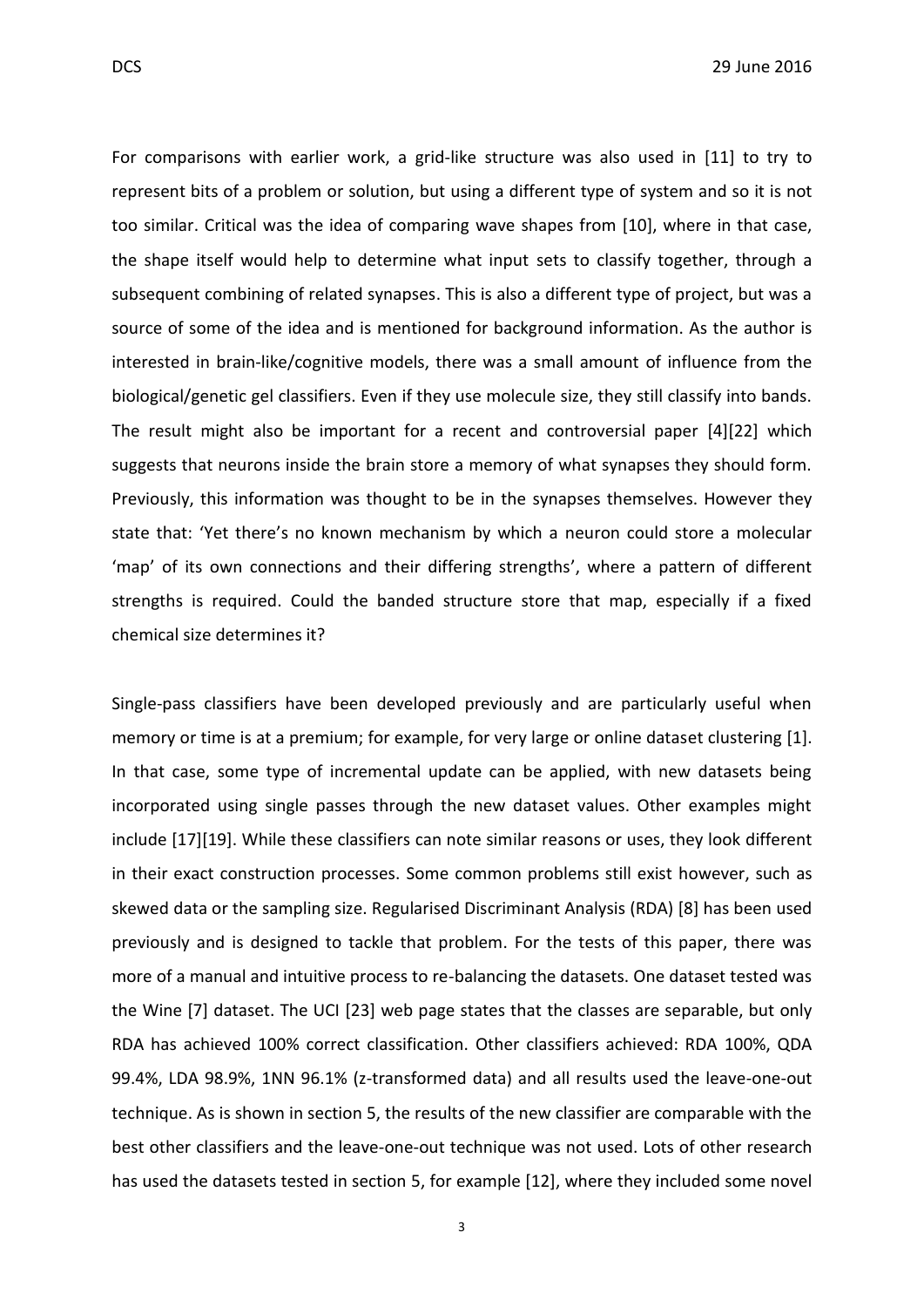techniques for trying to remove noise or dirt [\[15\]](#page-15-7) from the input dataset. The Wine dataset was tested again in [\[14\],](#page-15-8) but with slightly worse results. For section [5.4,](#page-11-0) a new classifier was tried in [\[13\]](#page-15-9) for classifying knowledge about web page use. While their classifier was superior, they made comparisons with a Bayes and a k-NN classifier that did not perform

better than the new model suggested here.

One imaginary type of classifier that might be more similar could be a k-NN classifier that compares each dimension separately. So it would in fact be a number of 1-D comparisons and then a vote or count over them to determine the closest neighbours. This is not how the k-NN classifier is typically used however, but [\[3\]](#page-14-3) tests a variation on this that uses subsets of features (dimensions) instead. That paper also notes the local and independent nature of the classifications in a k-NN. It also notes that training several classifiers using resampling or replication, for example, does not work as well with k-NN, which actually prefers a more discretely defined dataset. So while they do not suggest training different classifiers on modified dataset versions, they do suggest separating the variables into groups and creating different classifiers that way. Each variable group (1 to many) can produce a result that is summed with the other results to estimate an overall total.

# <span id="page-3-0"></span>**3 The New Classifier Architecture**

The decision to use a grid-like structure was to try to separate the input values, which would allow them to be more distinct in their relation to other sets of values. Adding another dimension here might help to simplify the learning process. It helps to visualise an artificial wave shape and therefore adds information that otherwise needs to be learned. Imagine a data row representing a number of variables, placed horizontally, and the bands for each variable then vertical below that. It also became clear that a typical set of real-valued inputs might not map easily to a 2-D or square topology. To map a single row of data values onto a 2-D grid therefore, requires the introduction of bands, where each value range is represented by a distinct cell in the band, or the second dimension. This is a bit like mapping an analogue value onto a set of discrete ones. If each value range is replaced by a graded cell, then the input can be placed approximately, but as it is distinct, it can store separate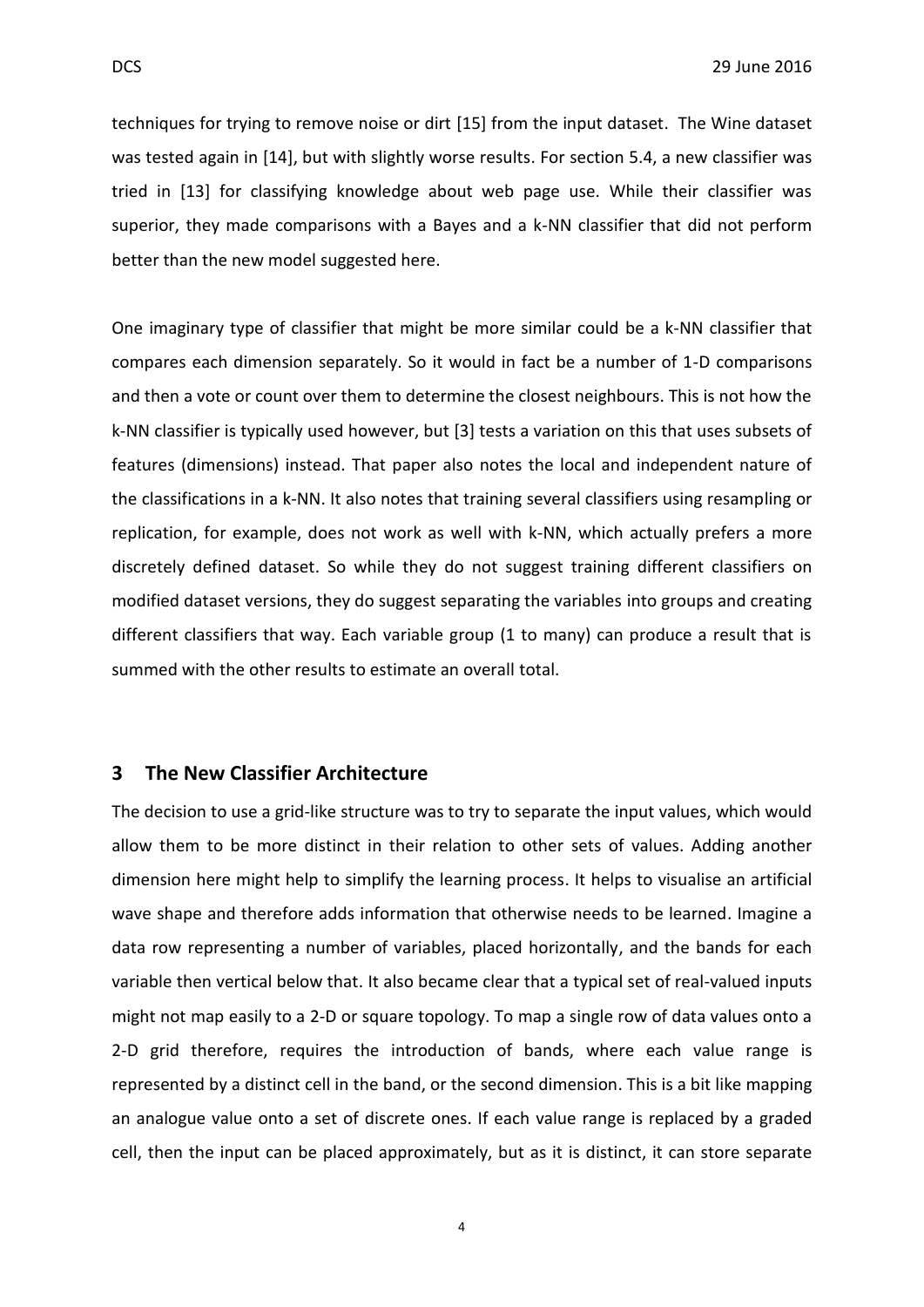information. This deconstruction process would give it unique properties when linking up with data points from other variables. There is however, then a problem of how to map these cell sets onto the output categories. As each cell is more individual, it can be used to represent a more distinct relation with the output as well. This can be achieved by allowing each cell to store its own relation to the output categories and then combine or estimate over all of the relevant cells, when it comes to classifying something. The process uses a neural network-type of mechanism, by storing inherently in it, partial pieces of information that can be combined in a generic way. A traditional neural network (for example, [\[24\]\)](#page-16-2) stores the relation to the output by function transitions through layers of neurons. Only the output layer of those neurons is directly related to the output categories however, where the other layers are used to adjust the input, to make the final function transition the most suitable. For the new classifier of this paper, each band cell has one weight value to adjust the input and then a set of weights to represent its' importance to each output node. Each cell therefore has a single and direct relation to each output category, while in a neural network this is typically condensed into the output layer set of weights only. So it is these individual output weight sets that determine what the classifier result is, while the cell weight itself can still help with scaling. This is described again in section [5.1.](#page-7-0)

#### **3.1 Classifier and Data Row Structure**

The classifier and the data row representation share the same basic grid-like structure. A schematic of it is shown in [Figure 1,](#page-5-1) where two rows of data points have been placed in their appropriate cells in the classifier. Each data row is therefore now a 2-D structure, where the continuous input values have been split up into discrete units. When training the classifier, each data row is added in turn and simply increments the weights in each cell that the values fall into. For each cell therefore, the scale weight and the related output category weight gets incremented. These combined value sets can then provide the generalisation properties of a neural network, for example. A major problem with existing classifiers is whether the data is linearly separable. That means – can you divide the categories using straight lines. If the data is not linearly separable, then more complex transformation functions are often required. This classifier might not have the same level of problem, as the linear construct is itself localised and deconstructed. Or possibly, the separating plane itself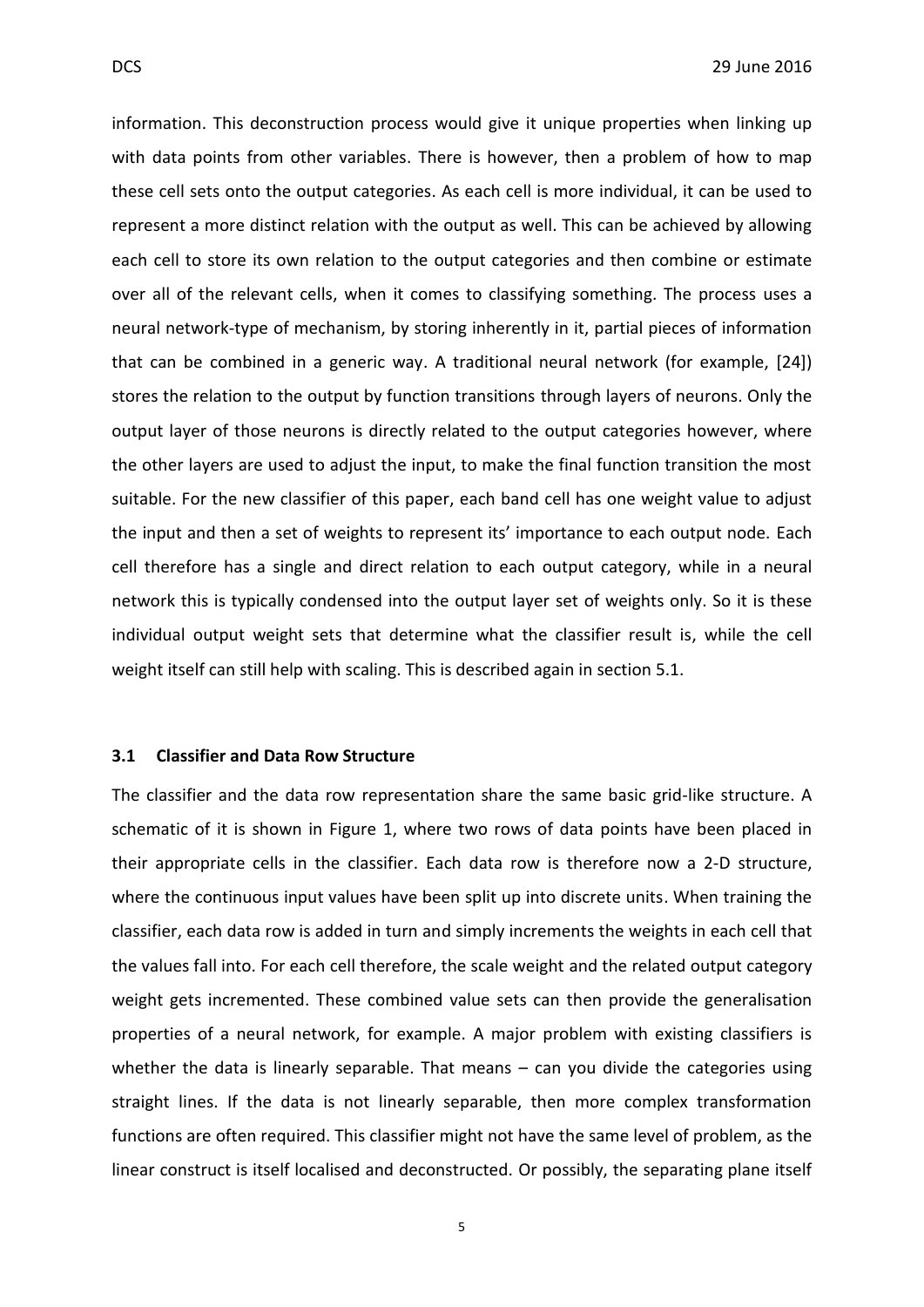is broken-up by the localised nature of the cell to output values. So a strict differential curve might not be formed, but the separator could still be non-linear, which is something also written about i[n \[5\].](#page-14-0)



#### **Data Row Categories and Classifier**



<span id="page-5-1"></span>Figure 1. Classifier with 2 data rows displayed and output values

### <span id="page-5-0"></span>**4 Example Scenario**

[Figure 1](#page-5-1) is a schematic showing what a data row and the classifier itself might look like and a calculation from it. The top left of the figure shows two training dataset input rows, where there are only two categories to classify. Data row 1 belongs to category *A* and data row 2 belongs to category *B*. The data can be normalised first, which makes it easier to place into bands. For example, if the data is normalised to be in the range 0 to 1, then 10 bands of size 0.1 can easily be created. The bottom half of the schematic shows the classifier itself, where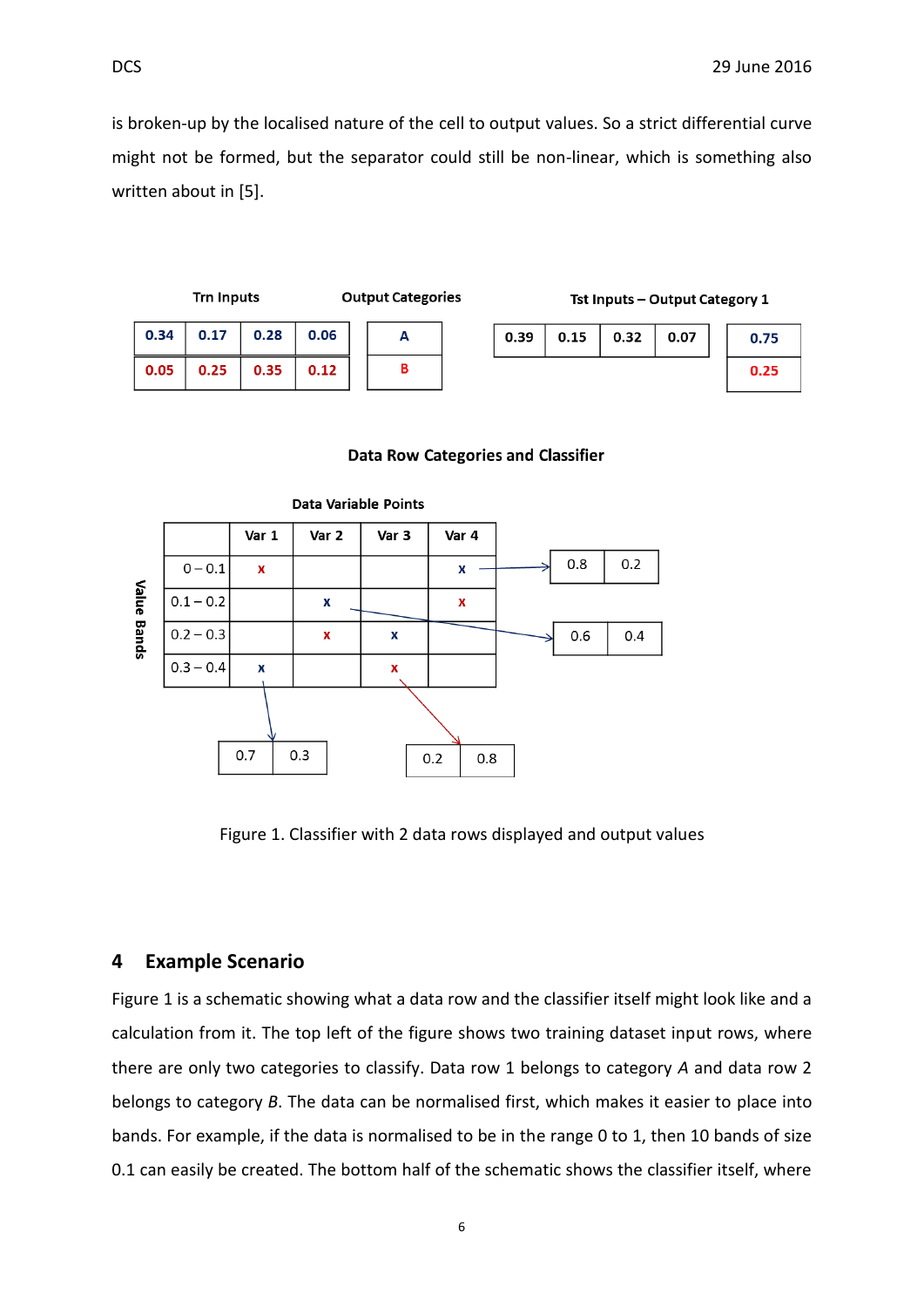the two data rows are represented by using the same colour in each of the related cells. Each cell also stores its own relation to the output categories, which are made-up here, but show the expected weight bias. A new or test data row is presented, which falls into cells 1- 4, 2-2, 3-4, 4-1. This is shown in the top right corner, with the supposed summed output weight values. For example, the first variable data point has the value of 0.39. This would fall into band 4 in the first grid column and therefore assign the value of 0.7 for category *A* and 0.3 for category *B*. The other 3 output sets are also illustrated. Looking at these sums shows that the new input row would be classified as belonging to category *A*.

The wave shape can be envisaged by joining up the red or the blue crosses in the data grid. This is for real values but binary data works just as well, because there is still a specific relation between each cell and the desired output category and the mapping is able to clearly define it.

#### **4.1 Construction Process**

For each training data row that is presented, the appropriate cell for each variable data point is calculated. Each selected band cell weight is then incremented, the output weight array for the cell is retrieved and the weight corresponding to the correct output category is also incremented. If the dataset is not well balanced with respect to number of rows in each category, then a bias can influence the resulting classification. So it is best if the training dataset has the same number of training data rows for each category type, but the weight increment amount for each output category can also be adjusted to try to remove the bias. See section [5.1](#page-7-0) for more details on this. The training process requires only a single weight increment for each data row, without any subsequent adjustments and so any skewing of the relative increment amounts can have a significant effect.

# <span id="page-6-0"></span>**5 Test Results**

A test program has been written in the C# .Net language. It can read in a data file, normalise it, generate the classifier from it and measure how many row categories it subsequently evaluates correctly. A number of different tests have been carried out, to try to determine if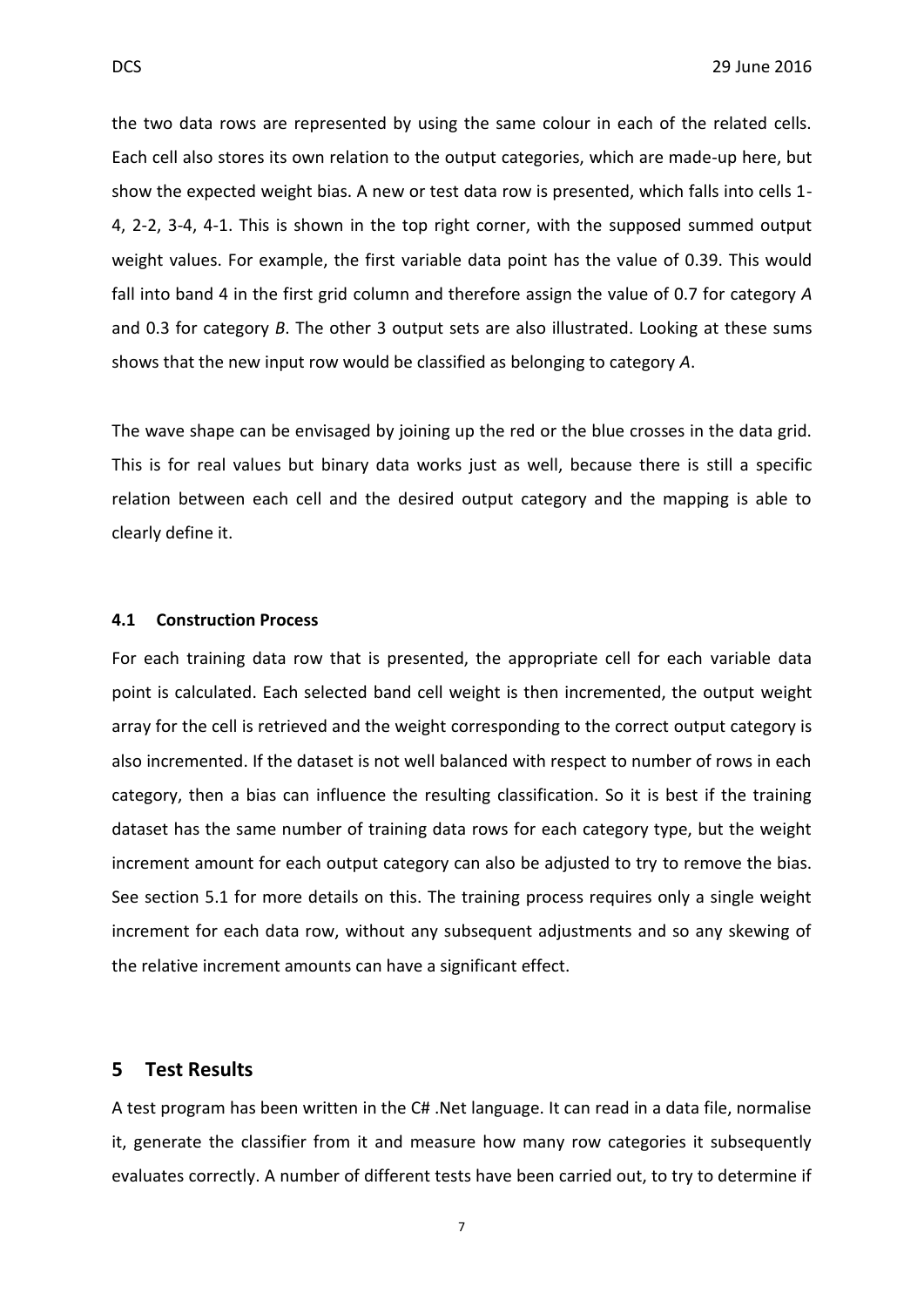the method can be flexible, or is able to generalise properly. It is still a shallow learning method at the moment, without the idea of a deep learning process through several levels of transformation. It is more visual in nature, providing an immediate feedback of what the

dataset looks like. Three tests have been carried out. The first is simply to determine if the classifier works at all. The seconds tries to improve the results by fine-tuning some of the parameters. The third test considers other datasets that have a separate test dataset. [Figure](#page-7-1)  [2](#page-7-1) shows an example weight set for a single variable '1' of the Iris [\[6\]](#page-14-4) dataset. There were 12 bands, so each band would include a data point in the range of 0.08 or so, for example 0 – 0.08, 0.081 – 0.16, and so on. The input data points for the variable, after being scaled by the band weight, therefore produce the described values for each of the 3 output categories. It can be seen that the smaller bands  $(1 - 4)$  are mapped to category 1, some middle ones (5 and 6) are mapped to category 2 and the larger ones (7 - 12) to category 3.

| Variable 1:   |         |          | Cat 1 | Cat 2 | Cat <sub>3</sub> |
|---------------|---------|----------|-------|-------|------------------|
| Weight (B1):  | 0.06    | Outputs: | 0.18, | 0,    | 0,               |
| Weight (B2):  | 0.047   | Outputs: | 0.14, | 0,    | 0,               |
| Weight (B3):  | 0.167   | Outputs: | 0.4,  | 0.08, | 0.02,            |
| Weight (B4):  | 0.12>   | Outputs: | 0.22, | 0.14, | 0,               |
| Weight (B5):  | 0.14>   | Outputs: | 0.06, | 0.26, | 0.1,             |
| Weight (B6):  | 0.1>    | Outputs: | 0,    | 0.2,  | 0.1,             |
| Weight (B7):  | 0.087   | Outputs: | 0,    | 0.1,  | 0.16,            |
| Weight (B8):  | 0.147   | Outputs: | 0.    | 0.16, | 0.28,            |
| Weight (B9):  | 0.053>  | Outputs: | 0,    | 0.06, | 0.1,             |
| Weight (B10): | 0.033>  | Outputs: | 0,    | 0,    | 0.1,             |
| Weight (B11): | 0.013 > | Outputs: | 0,    | 0,    | 0.04,            |
| Weight (B12): | 0.033>  | Outputs: | 0,    | 0,    | 0.1,             |

Figure 2. Example set of weights for Variable bands.

#### <span id="page-7-1"></span><span id="page-7-0"></span>**5.1 Example Process and Parameter Values**

The classifier might work well in a general sense, but there are still some configuration problems with it, especially for skewed or unbalanced data. One dataset that was used was the Wine [\[7\]](#page-15-5) dataset. The dataset itself was slightly skewed, with 59 examples of category 1, 71 examples of category 2 and 48 examples of category 3. The cell increment value was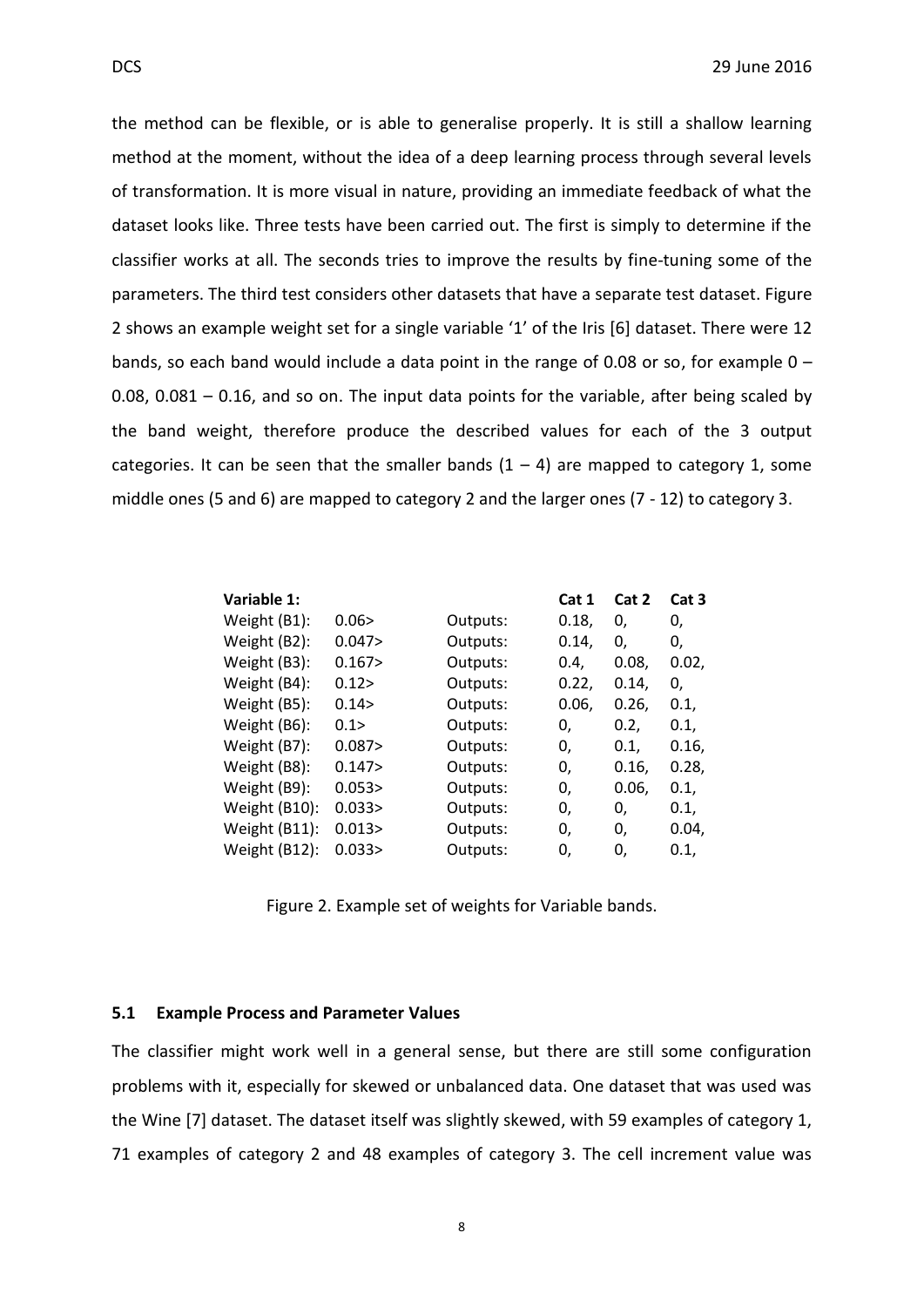typically set to *1 / number of rows* (a). As each row presentation increments the weight, this could be adjusted further to take account of the number of rows in each category. So it could be that category 1 would be incremented by *1/59*, category 2 by *1/71* and category 3 by *1/48* (b). Although, it was also the case that a weight increment for each output category of *1/50* worked just as well for the Wine dataset. Random update values however, for example, *1/71*, *1/48*, *1/59* respectively, would not work as well, but it was less sensitive if the scale value was the same across every category. During training therefore, a cell from the variable band is selected, based on the input data point size. That cell's weight is incremented by the value *(a)*. The correct output category is identified and the related weight value is incremented by the appropriate value *(b)*. When guessing the correct category, the input data point is placed in the appropriate cell and weighted by the cell weight, which is mainly for scaling. This weighted value is passed to the output array that weights it again, using the weight values for each output category. The other variables then update their selected bands in the same way. These output weights can then be summed for each category and the largest total value selected as the correct category. In [Figure 2,](#page-7-1) for example, if the cell band was B5, the input value would firstly be weighted by 0.14, which could produce output suggestions of 0.06, 0.26 and 0.1 for the 3 categories. For that particular variable, category 2 would then be suggested. Basic algorithms for the process are described in Appendix A.

#### **5.2 Test 1 – Initial Values**

The classifier was tested on 3 classical datasets from the UCI Machine Learning Repository [\[23\].](#page-16-1) These were the Zoo database [\[25\],](#page-16-3) Iris Plants database [\[6\]](#page-14-4) and the Wine Recognition database [\[7\].](#page-15-5) These datasets have been used before as benchmark examples for testing new classifier designs. While they have been used to test self-organising classifiers, as they include output categories, they are suitable for testing the new supervised classifier as well. This first test was to determine if the classifier can correctly classify some data. The fixed parameters in this test give something to try to improve on in further tests. All of the datasets were assigned output category increment amounts as described in section [5.1,](#page-7-0) but it was really only the Zoo dataset that was too unbalanced. Strangely, the Wine dataset scored 177 correct from 178 without re-balancing, but the Zoo dataset really needed it. The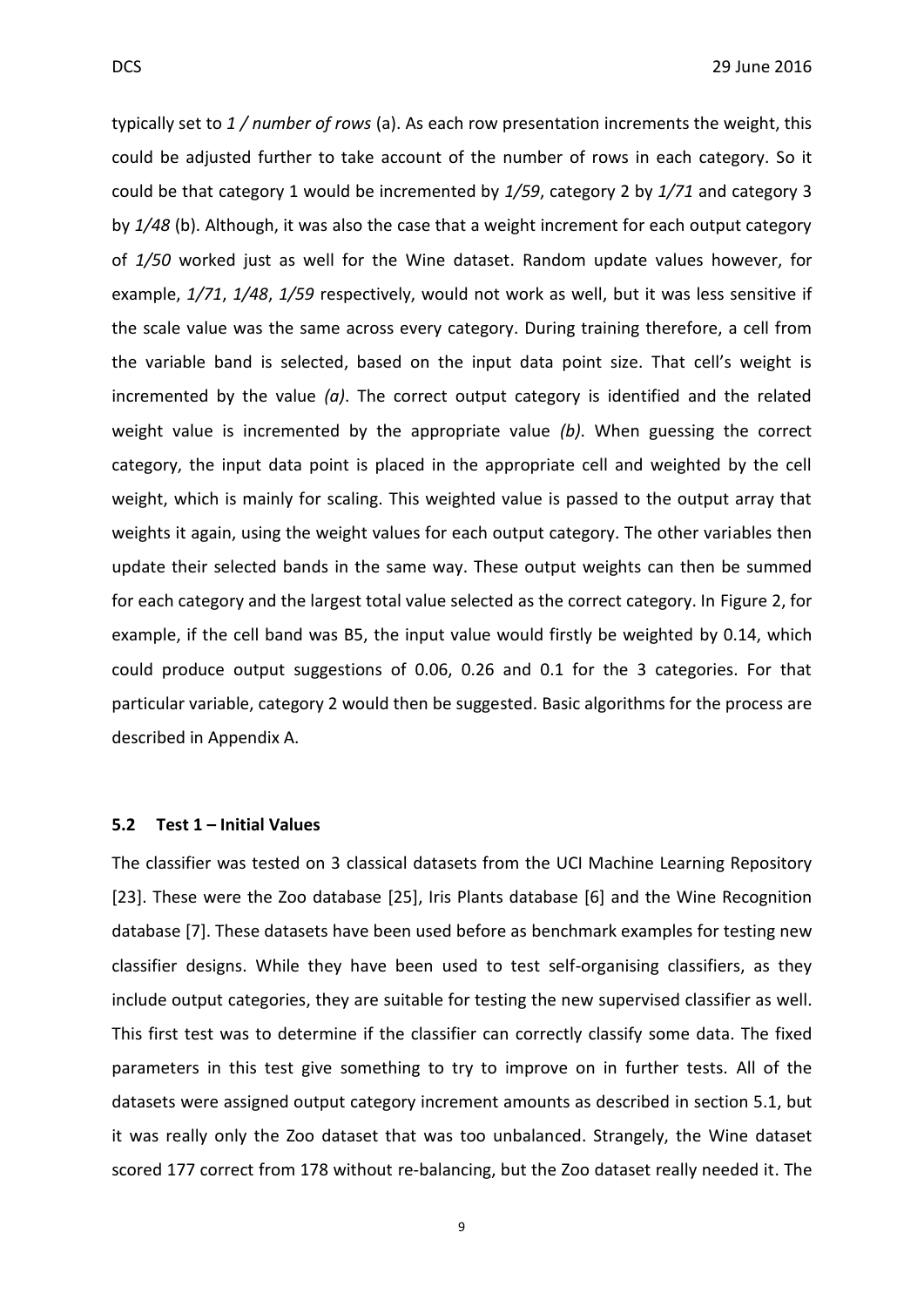Iris plant dataset assigns 50 rows to each category and so does not require any re-balancing in this respect. So in some cases, another decision can be made as to what the increment scaling should be, if there is a sampling problem, or whatever. If a poor re-balancing was applied however, this would make the values much worse and so the classifier is definitely sensitive to the increment scales. The following [Table 1](#page-9-0) gives the results of how many rows in each dataset the classifier correctly classified.

| <b>Dataset Name</b> | <b>Correctly classified</b> | % Correct |
|---------------------|-----------------------------|-----------|
| Zoo                 | 91 from 101                 | 90%       |
| Wine (scaling)      | 172 from 178                | 96%       |
| Wine (no scaling)   | 177 from 178                | 99%       |
| Iris                | 143 from 150                | 95%       |

Table 1. Classifier test results with 10 band cells for each variable.

<span id="page-9-0"></span>For each dataset, the input data was firstly normalised to be in the range 0 to 1. Each data row was then presented to the classifier with the corresponding output category, and the appropriate cell values would be updated. After this training phase, each row would be presented again and the classifier would calculate its output category for that row; which would be compared to the correct category. So as all of the data rows have been combined into the same set of cells, it is not a direct retrieval of the input data, but still a generalisation over it. Note the two values for the Wine dataset, one with scaling the output increments and one without the scaling. Note also that each data row was presented only once and performed only 1 weight update on the appropriate cell.

#### **5.3 Test 2 – Adjusting the Variable Parameters**

Some other tests have been carried out to try to improve on the basic setup of the first test. The obvious change is to try to improve the band boundaries. The number of bands for each variable was both increased and decreased, and it was clear that an optimal number of bands could be determined, with a decrease in performance either side of that. There was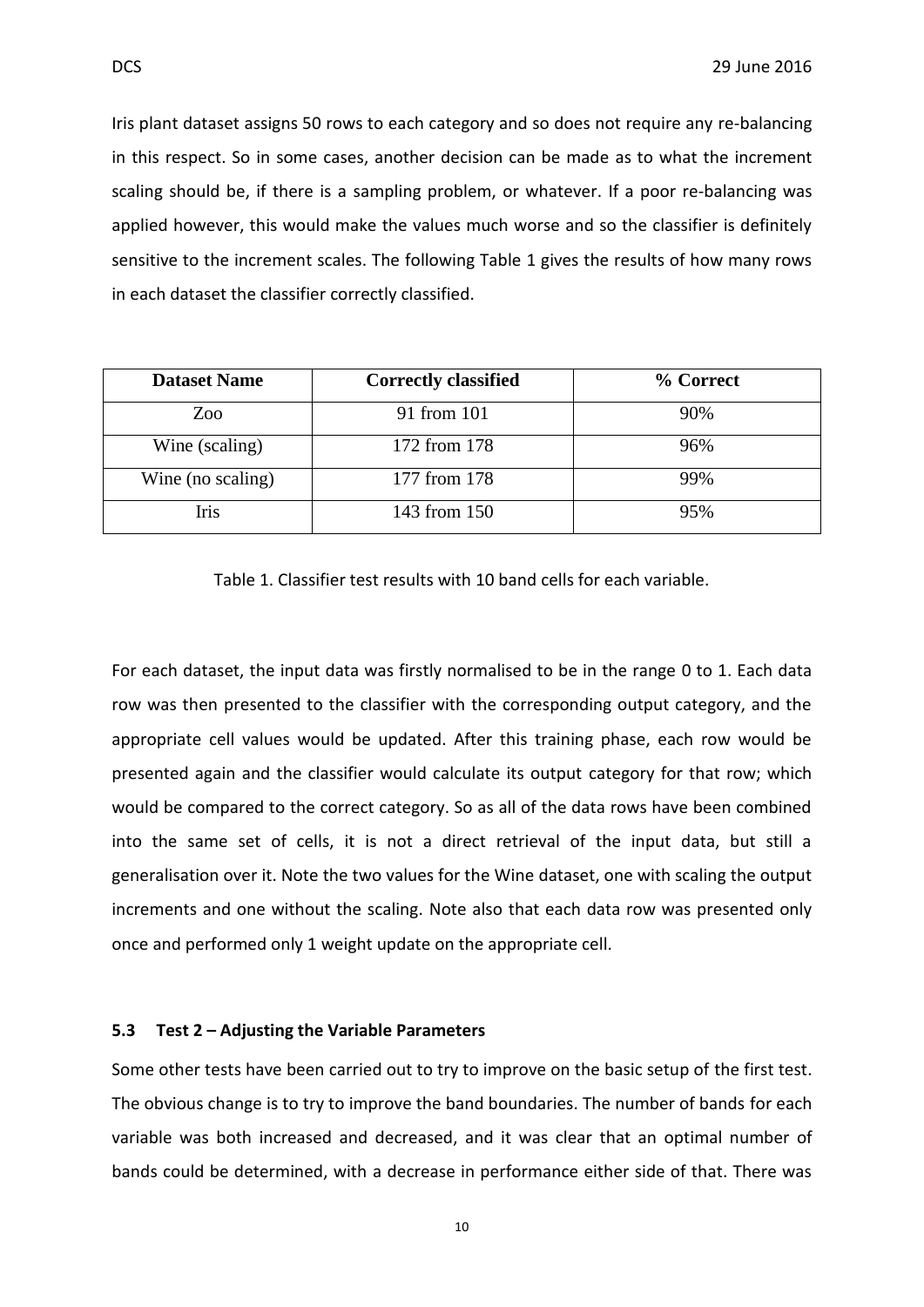also an attempt to try to learn better boundaries through additional classification processes. For example, separate the bands where the input data points have the largest gaps. So the band sizes themselves would be uneven and possibly different numbers of cells for each variable, but this did not give better results as a rule. Evenly spaced bands and the same number of cells for each input variable produced more reliable results. As changing the number however did affect the result, changing the grouping of data points is still important. This was coupled however with the weight increment value, which was even more critical and a better increment value would be more tolerant of the number of bands.

Other measurements considered the statistical features of each data column or variable separately. For example, with the Zoo [\[25\]](#page-16-3) dataset with binary inputs, 2 bands actually provided as good results as a larger number. Therefore, the variance was considered as a possible indicator of the correct number of bands. In some cases this was useful and in others, less so. It was also found that there could be local optima when increasing the number of bands, where the classification percentage could drop and then increase again, as the band number increased. Or there could just be a single optimum. For one dataset, something like 100 bands would be much more accurate for the train dataset but less so for the test dataset. Therefore, it was possible to over-train by adding too many bands as well. Some new results are shown in [Table 2,](#page-10-0) with the optimal number of band cells that were selected. The paper [\[12\]](#page-15-6) tested the Iris, Wine and Zoo datasets using k-NN and neural network classifiers, with maybe 95.67%, 96% or 94.5% as the best results from one of the classifiers respectively. The values presented here are therefore at least equal to that.

| <b>Dataset Name</b> | <b>Bands Number</b> | <b>Correctly classified</b> | % Correct |
|---------------------|---------------------|-----------------------------|-----------|
| Zoo                 |                     | 94 from 101                 | 93%       |
| Wine (no scaling)   | 15                  | 178 from 178                | 100%      |
| Iris                | 12                  | 145 from 150                | 96.7%     |
| Abalone             | 160                 | 1452 from 4177              | 35%       |

<span id="page-10-0"></span>Table 2. Classifier Test results with optimal number of bands.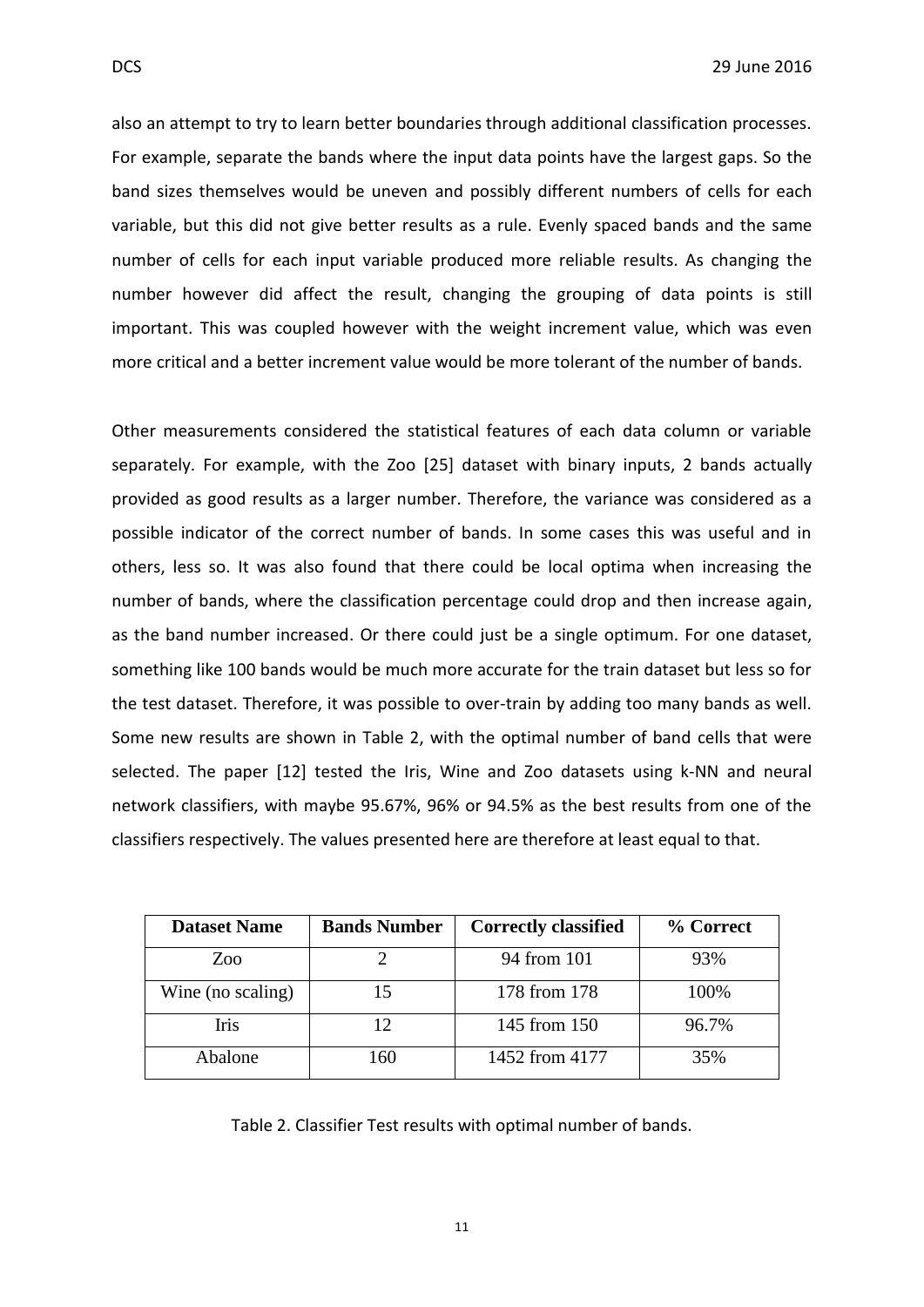An example of a dataset that was not classified very well was the Abalone shellfish dataset [\[2\].](#page-14-5) That dataset had the most output categories at 29 and they were quite unevenly represented. It continued to improve slightly, with increasing numbers of cell bands, but in fact, the computer ran out of memory for even larger band numbers, than what is shown in [Table 2.](#page-10-0) It was also helped a little bit by allowing the band boundaries to be learned. Their paper tried a decision tree C4.5, a k-NN nearest neighbour and a 1R classifier and reported 73% accuracy, compared to only 35% here. Another paper tested the dataset using k-means and a hierarchical clustering method. While k-means scored 62% accuracy, the hierarchical

method scored only 6% accuracy and so the new classifier still looks quite adaptable.

#### <span id="page-11-0"></span>**5.4 Test 3 – Separate Train and Test Datasets**

The User Modelling dataset [\[13\]](#page-15-9) was used as part of a knowledge-modelling project that produced a new type of classifier. Their classifier was shown to be much better than the standard ones for the particular problem of web page use, classifying to 97.9% accuracy. This was compared to 85% accuracy for a k-NN classifier and 73.8% for a Bayes classifier. The training dataset however is quite skewed, with close to a factor of 4 between the least popular and the most popular output category. If using the frequency numbers exactly to re-balance, this still skewed the weight values, as the less popular output category can be assigned too large a weight update value. Therefore, the re-balancing itself was adjusted. In this case the weight update values were adjusted to something closer to: category 1 would be incremented by *1/34*, category 2 by *1/73*, category 3 by *1/78* and category 4 by *1/53*. This was an adjustment of +-10 on the actual frequency values. The new method of this paper does not classify as well as the 97.9% of their classifier, but it achieved 127 correct from 145, or 87.6% accuracy. This is with a separate test dataset to the train one and required 14 bands for each input variable. So here, the classifier works better than a Bayes classifier, for example.

Another test tried to classify the bank notes dataset [\[18\].](#page-15-10) These were scanned variable values from 'real' or 'fake' banknotes, where the output was therefore binary. This is another different type of problem, where a Wavelet transform might typically be used. The dataset again contained a train and a test dataset, where the best classification realised 81%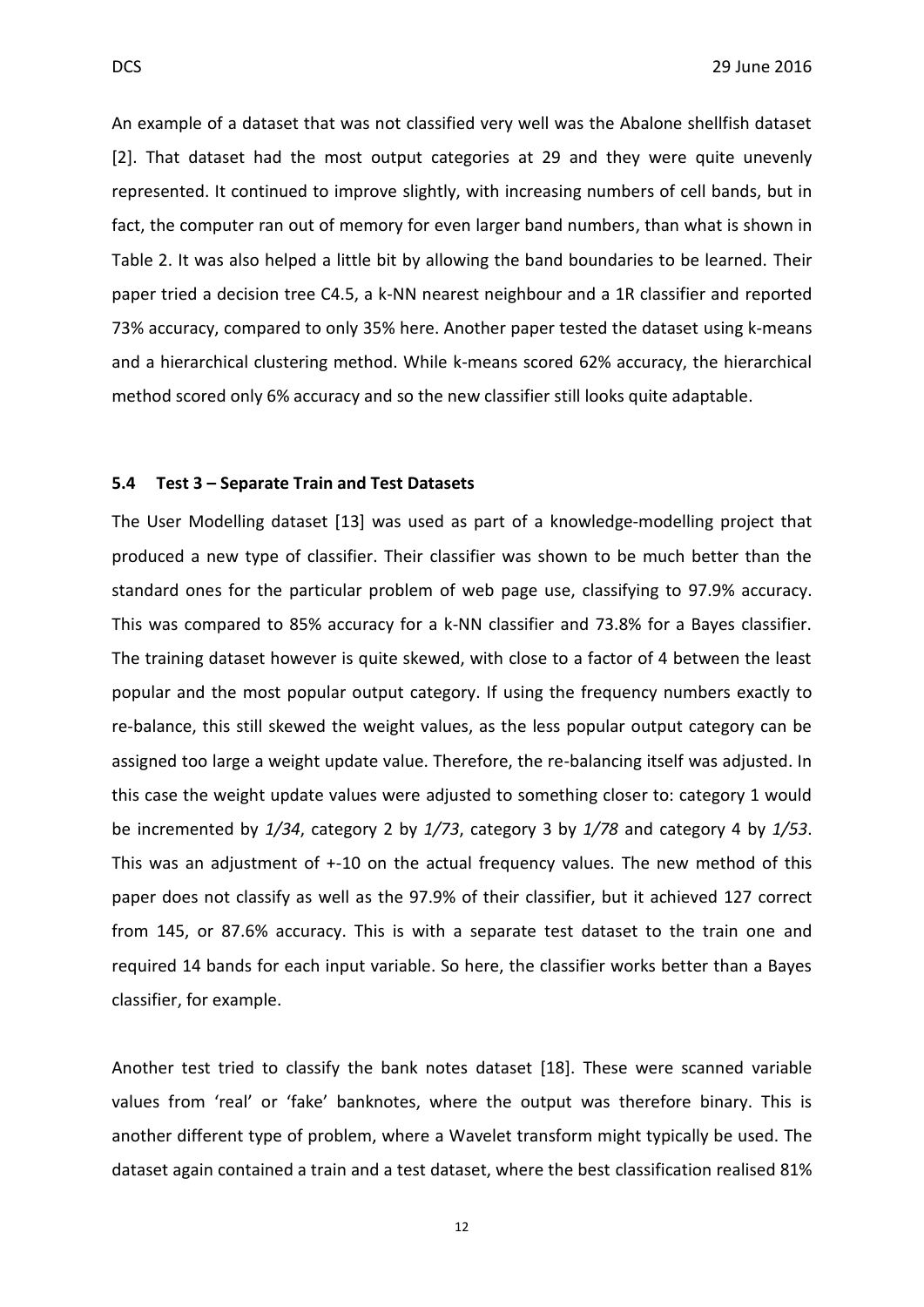accuracy, or 81 correct out of 100 in the test dataset. This was with 17 bands for each input variable. In that paper they quote maybe only 61% correct classification, but other papers have quoted close to 100% correct for similar problems.

#### <span id="page-12-0"></span>**6 Discussion and Future Work**

As the classifier works well in a general sense, there must be differences with other classifiers. One difference is a set of weight values (bands) for each input variable. Each weight in a band then represents only a subset of the values that variables can take. So there is a changing weight value across the variable value range. Another difference is the separate sets of weights for each variable, making the classifier more orthogonal and even the batch treatment of the output categories. The band (or neuron) layer needs to be configured however and this is set from the start. Considering a multi-dimensional space that needs to be partitioned, a neural network comparison is reasonable. So while a traditional neural network is all about integrating the values into the same function, this classifier recognises and uses the distinct characteristics from the very start. The weight structure still allows those value sets to be used together. As the band number becomes very large, then memory can become a problem. It would be nice to represent this by a single (differential) function, but there are also separate sets of weights for the cell relation to the output categories and so a single function might not be possible. Some comparisons with a k-NN classifier can also be made, in particular, with the more discrete nature of k-NN.

If each set of neurons or bands then competes for the output category, could there be a level of self-organisation as well? It certainly introduces probabilities into the equation and an incorrect classification would require an update, maybe the cell to be changed. So each variable band could compete for the input value, while the selected output category is a function over all of them. After initial training that sets the initial weight values, the bands could therefore be allowed to change dynamically. So we would have a training phase, then an adjustment phase, before trying on a test dataset. For example, the classifier receives a previously unseen set of input points and places them in cells that represent an output category *A*, but the correct classification is category *B*. It therefore needs to move towards a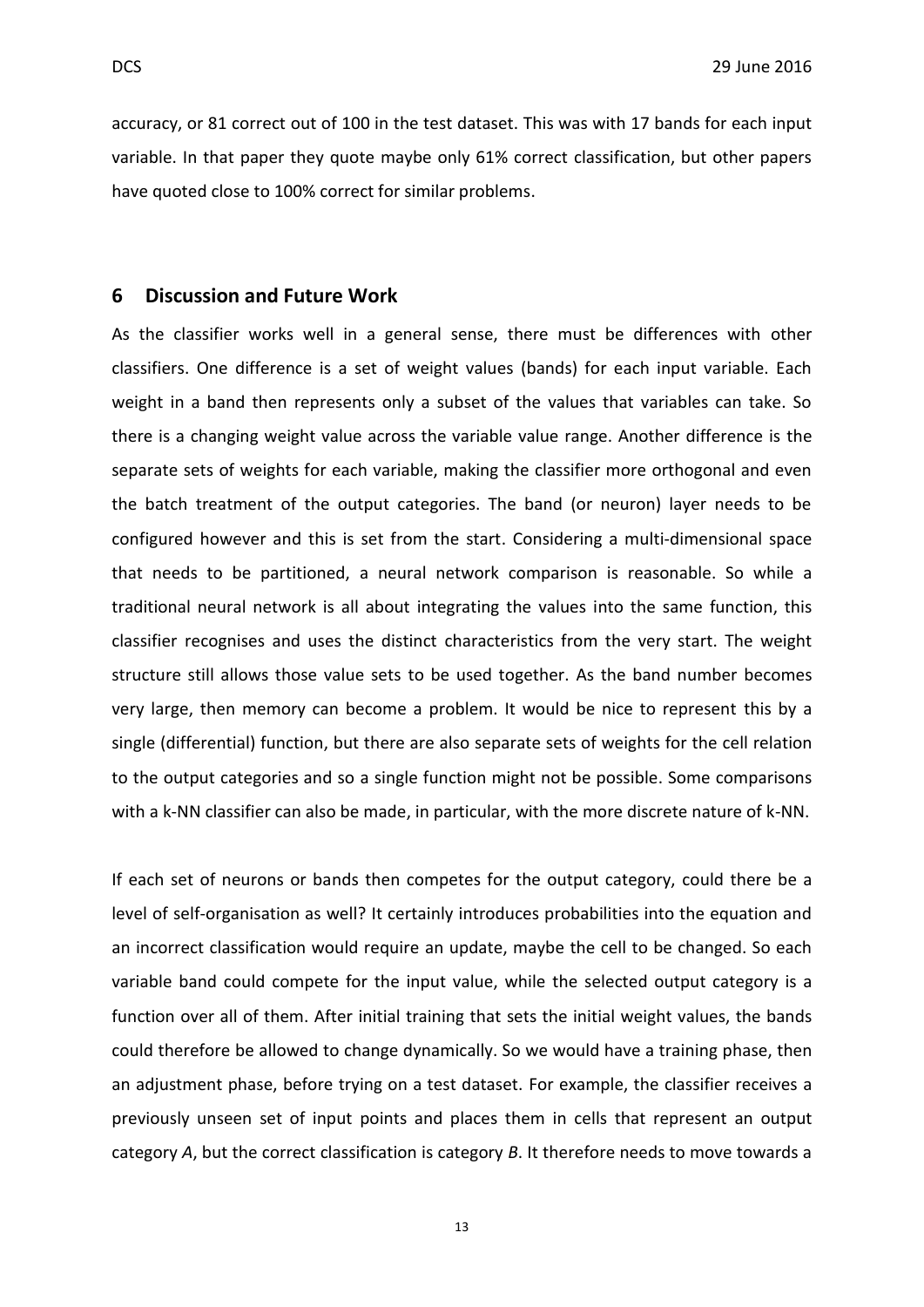category *B* output evaluation. The weight sets for all involved cells can be retrieved and a typical incremental weight move made, towards the correct category. For example, as in [Figure 1,](#page-5-1) concerning the cells with arrows, if the correct category is known to be *B*, then there is only one variable with a positive value in that cell band and 3 variables with negative values in their respective bands for that output category. The procedure might therefore adjust the weights by reinforcing the single correct band (Var 3) and decrementing the other related 3 weight values (Var 1, Var 2 and Var 4). This would serve to increase the 0.8 output value for Var 3 and decrease the 0.6, 0.7 and 0.8 output values of the other variables. The process could be called competitive, if the variables that indicate the correct desired output are reinforced and the ones that indicate other outputs are decreased, for example.

## <span id="page-13-0"></span>**7 Conclusions**

This paper describes a new type of classifier that can be trained very quickly and is also very accurate. The function that is used in this version is linear; it is not obviously one of the known types of neural network – Associative or SOM, for example, but it incorporates many of their features. Its strength might lie in the direct but also deconstructed mapping between each cell and the output categories, without the need for complex transformations. Hidden layers are not removed completely however and are realised in a slightly different manner, as the separate band cell sets for each variable. This new classifier might also have an advantage when it comes to linearly separable or non-separable datasets, as that solution appears to be inherent in the structure. It appears to be critical that the weight update balance is correct and the number of bands appears to be more important than learning exact boundaries. Evenly spaced boundaries worked just as well. It is also worth noting that the results are largely based on the parameter settings and would be predictable, or the same, for every run that used the same settings. As it is predictable and as the earlier text has described, there are quite close similarities with a k-NN classifier as well. The test results show that the method can classify as well as or better than more established methods that include k-NN, Wavelet, Bayes, neural networks, discriminant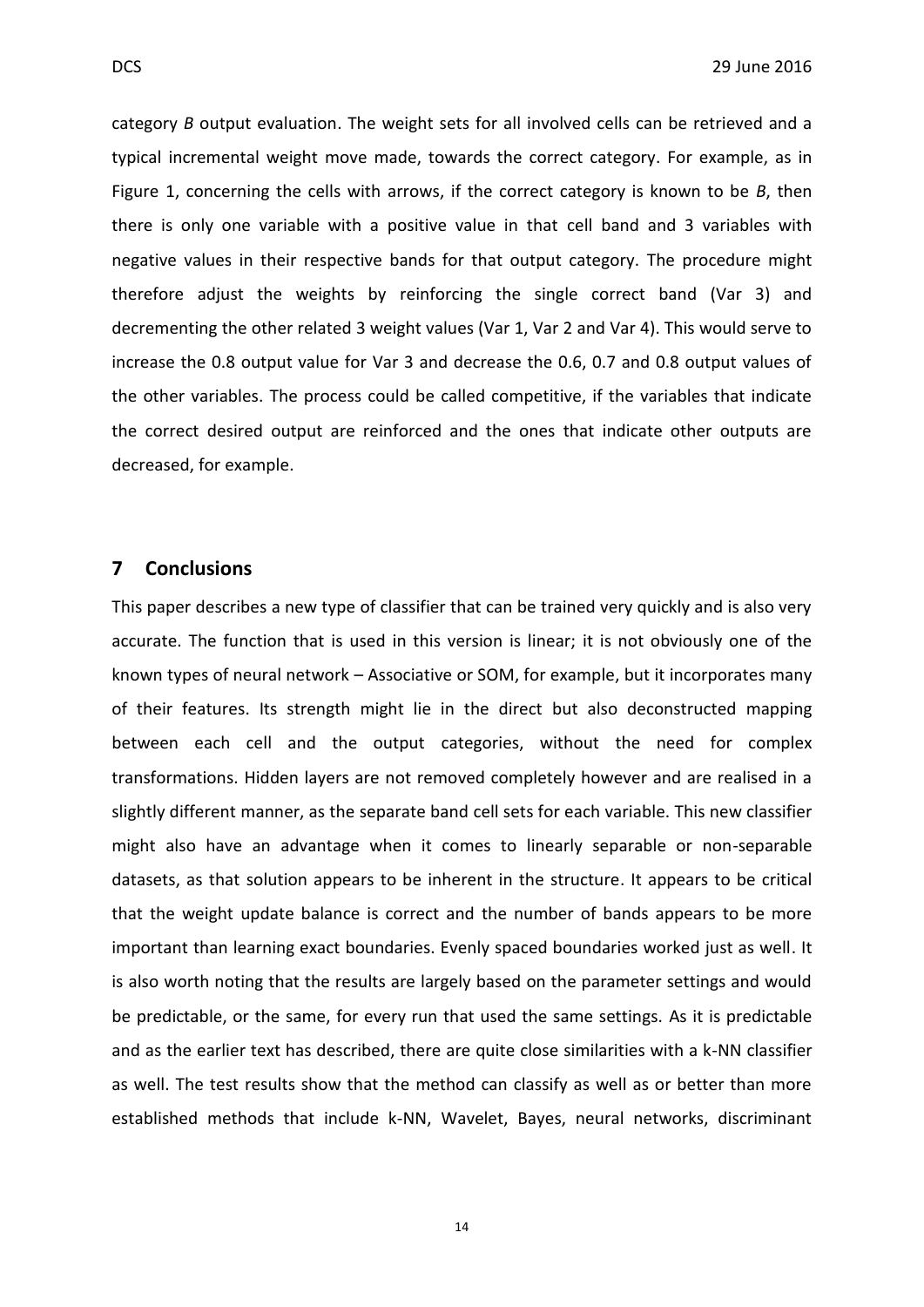analysis. It is unusual for a classifier to be better in a general sense and so it must be doing something new.

The model was realised through considering the wave shape design of [\[10\],](#page-15-2) for example and it is more visual in nature than other designs. The extra dimension of the bands gives the structure a visual perspective of where the individual values might link together to form similar wave shapes. These could then be grouped together into common synapse links, or something, if considering a biological model, but that is another project. This was however the reason for the comparison with [\[10\]](#page-15-2) and the classification itself may be more on appearance than some type of deeply learned function, such as the deep learning neural networks. So it is interesting that is can still classify quite accurately, but it may prefer data that is discrete over data whose values overlap, which would be in keeping with the design.

# **References**

- <span id="page-14-2"></span>[1] Alex, N., Hammer, B. and Klawonn, F. (2007). Single pass clustering for large data sets, Proceedings of the 6th International Workshop on Self-Organizing Maps (WSOM 2007).
- <span id="page-14-5"></span>[2] Asim, A., Li, Y., Xie, Y. and Zhu, Y. (2002). Data Mining For Abalone, Computer Sceince 4TF3 Project, Supervised by Dr. Jiming Peng, Department of Computing and Software, McMaster University, Hamilton, Ontario.
- <span id="page-14-3"></span>[3] Bay, S.D. (1999). Nearest Neighbor Classification from Multiple Feature Subsets, Intelligent data analysis, Vol. 3, No. 3, pp. 191-209.
- <span id="page-14-1"></span>[4] Chen, S., Cai, D., Pearce, K., Sun, P.Y-W, Roberts, A.C. and Glanzman, D.L. (2014). Reinstatement of long-term memory following erasure of its behavioral and synaptic expression in Aplysia, eLife 2014;3:e03896, pp. 1 - 21. DOI: 10.7554/eLife.03896.
- <span id="page-14-0"></span>[5] Cottrell, M., Olteanu, M., Rossi, F. and Villa-Vialaneix, N. (2016) Theoretical and Applied Aspects of the Self-Organizing Maps, Advances in Self-Organizing Maps and Learning Vector Quantization, Springer International Publishing, pp. 3-26.
- <span id="page-14-4"></span>[6] Fisher, R.A. (1936). The use of multiple measurements in taxonomic problems, Annual Eugenics, 7, Part II, 179-188, also in 'Contributions to Mathematical Statistics' (John Wiley, NY, 1950).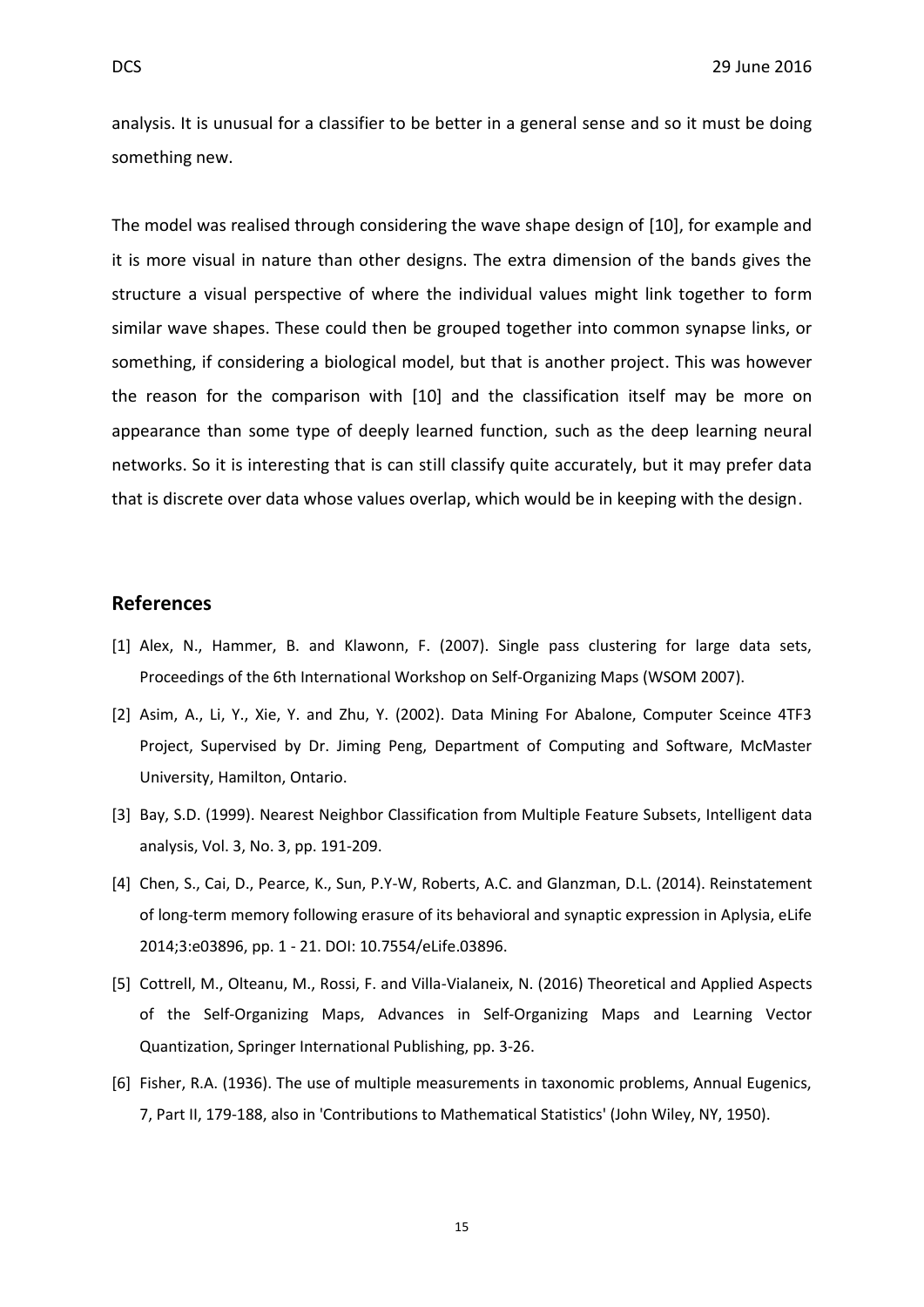- <span id="page-15-5"></span>[7] Forina, M. et al. (1991). PARVUS - An Extendible Package for Data Exploration, Classification and Correlation. Institute of Pharmaceutical and Food Analysis and Technologies, Via Brigata Salerno, 16147 Genoa, Italy.
- <span id="page-15-4"></span>[8] Friedman, J.H. (1989). Regularized Discriminant Analysis, Journal of the American Statistical Association, Vol. 84, No. 405, pp. 165-175.
- <span id="page-15-0"></span>[9] Fukishima, K. (1988). A Neural Network for Visual Pattern Recognition. IEEE Computer, 21(3), 65 – 75.
- <span id="page-15-2"></span>[10]Greer, K. (2013). Artificial Neuron Modelling Based on Wave Shape, BRAIN. Broad Research in Artificial Intelligence and Neuroscience, Vol. 4, Issues 1-4, pp. 20- 25, ISSN 2067-3957 (online), ISSN 2068 - 0473 (print).
- <span id="page-15-1"></span>[11]Greer, K. (2012). A Stochastic Hyper-Heuristic for Matching Partial Information, Advances in Artificial Intelligence, Vol. 2012, Article ID 790485, 8 pages. doi:10.1155/2012/790485, Hindawi.
- <span id="page-15-6"></span>[12]Jiang, Y. and Zhi-Hua Zhou, Z-H. (2004). Editing training data for knn classifiers with neural network ensemble, In Lecture Notes in Computer Science, Vol.3173, pp. 356-361.
- <span id="page-15-9"></span>[13]Kahraman, H.T., Sagiroglu, S. and Colak, I. (2013). The development of intuitive knowledge classifier and the modeling of domain dependent data, Knowledge-Based Systems, Vol. 37, pp. 283–295.
- <span id="page-15-8"></span>[14]Kilicer, K. and Karahoca, A. (2005). Wine Recognition Analysis by using Data Mining, 9th International Research/Expert Conference, 'Trends in the Development of Machinery and Associated Technology', TMT 2005, Antalya, Turkey, pp. 26-30 September.
- <span id="page-15-7"></span>[15]Kim, W., Choi, B., Hong, E., Kim, S., and Lee, D. (2003). A taxonomy of dirty data, Data Mining And Knowledge Discovery, Vol. 7, No. 1, pp. 81-99.
- [16]Kohonen, T. (1990). The self-organizing map, Proceedings of the IEEE, Vol. 78, Issue 9, pp. 1464 1480, ISSN: 0018-9219.
- <span id="page-15-3"></span>[17]Kohavi, R. (1996), Scaling Up the Accuracy of Naive-Bayes Classifiers: A Decision-Tree Hybrid. In KDD, pp. 202-207.
- <span id="page-15-10"></span>[18]Lohweg, V., Dörksen, H., Hoffmann, J. L., Hildebrand, R., Gillich, E., Schaede, J., and Hofmann, J. (2013). Banknote authentication with mobile devices. Media Watermarking, Security, and Forensics, pp. 3-7.
- [19]Lv, P., Tang, K., Zhong, L., Cai, D. and Wu, Y. (2013). Single-pass Clustering K-nearest-neighbor Algorithm for Sentiment Classification, International Journal of Advancements in Computing Technology(IJACT), Vol. 5, No. 8, pp. 172 - 180. doi:10.4156/ijact.vol5.issue8.19.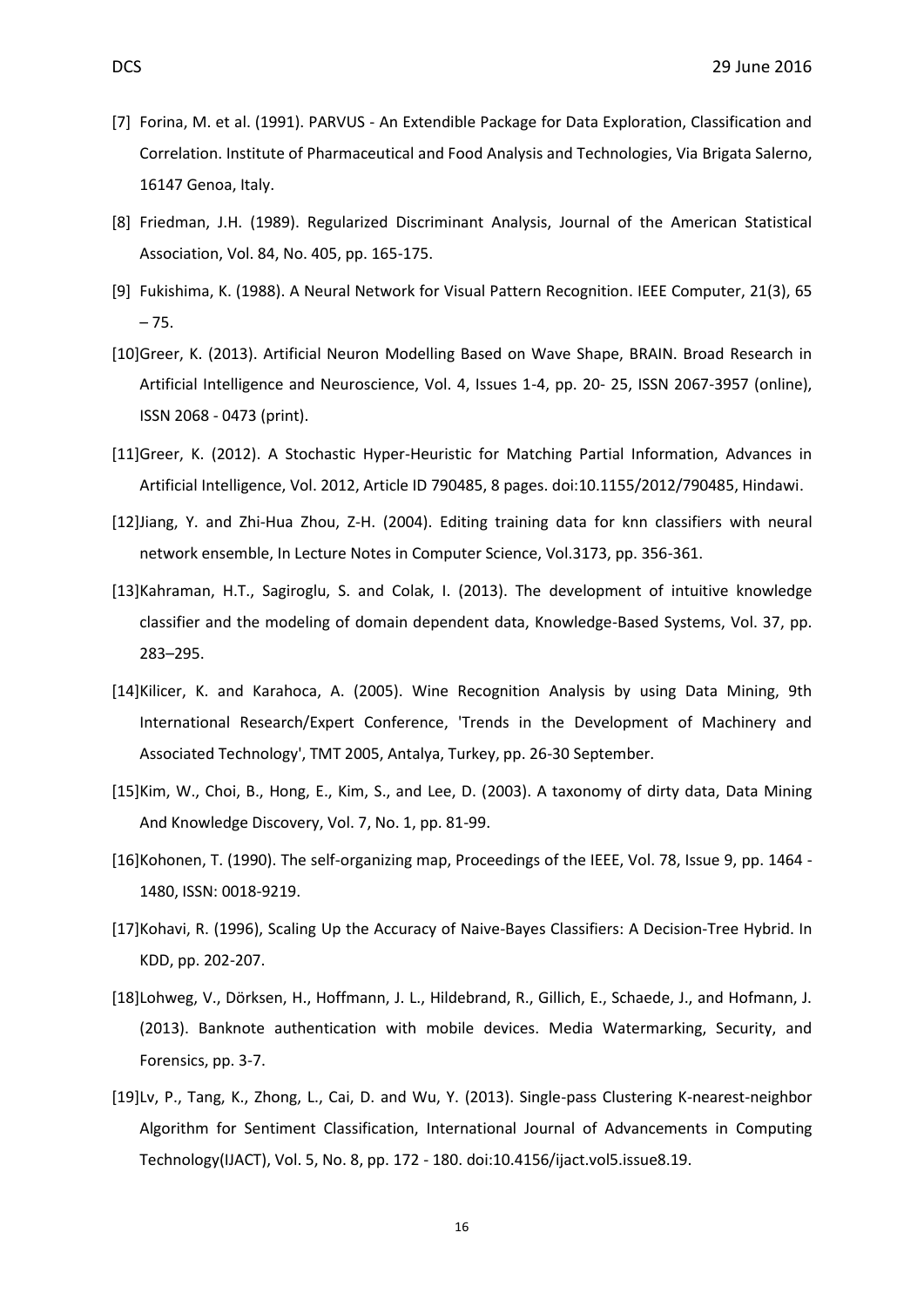- [20]Mayukh, H. (2010). Age of Abalones using Physical Characteristics: A Classification Problem, ECE 539 Fall 2010 Project Report, Department of Electrical and Computer Engineering, University of Wisconsin-Madison.
- <span id="page-16-0"></span>[21]Rojas, R. (1996). Neural Networks: A Systematic Introduction. Springer-Verlag, Berlin and online at books.google.com.
- [22]Tdtechnosys.com. (2015). http://tdtechnosys.com/boldial/the-synapse-memory-doctrinethreatened/
- <span id="page-16-1"></span>[23]UCI Machine Learning Repository (2015). http://archive.ics.uci.edu/ml/.
- <span id="page-16-2"></span>[24]Widrow, B. and Lehr, M. (1990). 30 Years of adaptive neural networks: perceptron, Madaline and backpropagation, Proc IEEE, Vol. 78, No. 9, pp. 1415-1442.
- <span id="page-16-3"></span>[25]Zoo database (2015). https://archive.ics.uci.edu/ml/datasets/Zoo.

# **Appendix A – Basic Algorithms**

This appendix gives some very basic algorithms to describe the main processes of initializing, training and using the classifier.

#### **A. Initialise the Classifier and Parameters**

The data and computer program needs to be initialised first, before the training algorithm

can be run.

- 1. Pre-process the dataset to normalise the values into the range 0 to 1, for example.
- 2. Decide on the number of bands.
	- a. For example, if 10 bands, then each band size is 0.1.
- 3. Decide on the cell weight increment (c*w*).
	- a. For example, if there are 100 rows, make it 1.0 / 100.
	- b. Each time a cell is used then, increment its weight by that amount.
- 4. Decide on the weight update (*ow*) for an output category (*oc*).
	- a. For example, if a category is represented by 40 of the 100 rows, decide to increment the weight by 1.0 / 40 each time a row from that category is presented. Or if there are 2 categories, update any weight by 1.0 / 50.
	- b. Each time a cell is used, update its related output weight *ow[oc]* by that amount.
- 5. Create a cell to store its own weight (cw) and a set of output weights (ow[oc]).
- 6. Create a row of cells to represent the band values of a variable.
- 7. Create a list of rows, one for each variable, to represent the input dataset.
- 8. Initialise the values to 0, so that subsequent increments can be made.